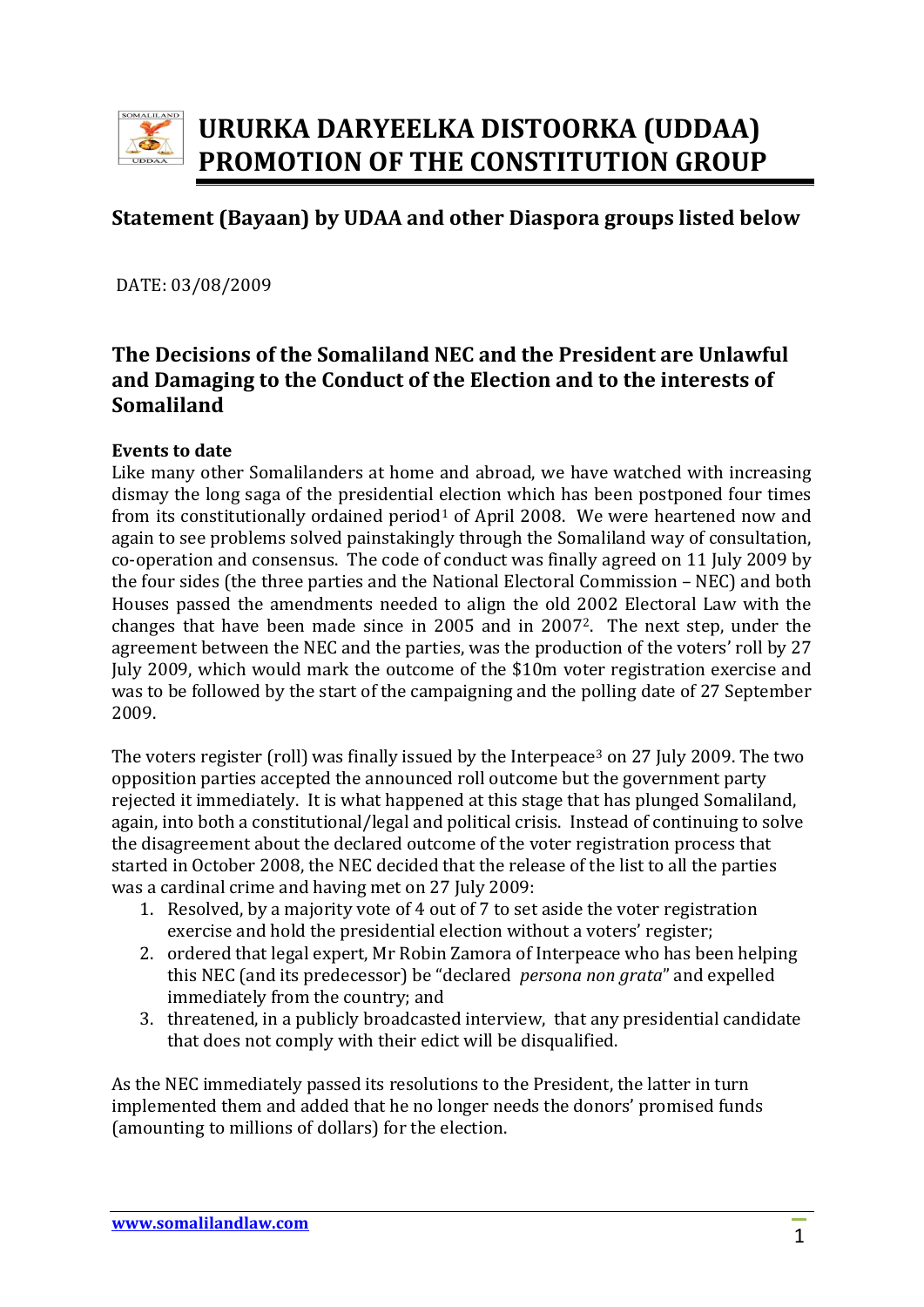**UDDA and the other Somaliland organisations signing this statement believe that these precipitate and joint actions taken by the NEC and the President, who is after all the Chairman of the third party and a prospective candidate, are not only contrary to the electoral and public laws of the country but are also extremely damaging to Somaliland's interests and to the standing and reputation of the Somaliland NEC.** 

#### **The rule of law**

- 1. The rule of law is the cornerstone of the Somaliland Constitution and the President and the NEC must abide by the laws of the country. Simply put, neither the NEC nor the President can unilaterally or bilaterally announce that the election will be held without voter registration. Since the passage of the Voter Registration Act 2007 on 8 July 2007, no voting in Somaliland could take place without voter registration. Article 30 of the Law states unequivocally that for anyone to exercise his right to vote, he must do so, with his voting card, at the relevant polling station, and Article 41 made null and void any other previous laws or provisions which are in conflict with this Law.
- 2. The fact that the 2002 Presidential and Local Councils Election Law needed amendments to bring it in line with the changes made by both the 2007 Registration Law and also 2005 (House of Representatives) Election Law does not mean that, without repealing or amending the Registration Law itself, we can simply go back to the position of the 2002 Law at the behest of the President, let alone the NEC.
- 3. Although the amending bill to update the 2002 Law was passed by both Houses recently, no announcement has been made yet that it has been signed by the President and published in the official journal (as set out in Article 66(2) of the bill) to bring it into force. Some pro‐government supporters stated that the bill contains an Article 67 which somehow allows election without voter registration, but the bill (as confirmed by the House of Representatives $4$ ) consists of only 66 articles.
- 4. Article 66(1) of the new bill simply confirms that the amendments shall be used only in every election held in Somaliland under the voter registration system<sup>5</sup> and does not, in any way, amend or qualify the Voter Registration Law. This is understandable as the whole objective of the amending bill was to align the 2002 Law with the newer laws and not the other way round.
- 5. As neither the amending law nor the Voter Registration Law set out the procedures and circumstances when an election without voter registration can be held, then any decision about setting aside the 2007 Law, even for temporary period, is one that can only be made through a clear amending law passed by both Houses and the President. There is nothing in the recent amending bill which says that the decision about the validity or otherwise of the voter registration will be made by the NEC or the President.
- 6. In any case, it is a fundamental statutory duty of the NEC, especially under the Voter Registration Law, to register all potential voters and hold elections based on an electoral register/roll. No public body in any country that we are aware of has the power, on its own, to divest itself of a statutory duty that it was entrusted with and then insist also that its decision must be binding on all other affected organisations.
- 7. If the Commission was simply making a recommendation, why has it not discussed it fully with all the political parties and the donor bodies and seek a consensus? Why did it report to the President only and insisted that the opposition parties must fall in line? It has become custom and practice, and an obligation under Article 9(1) of the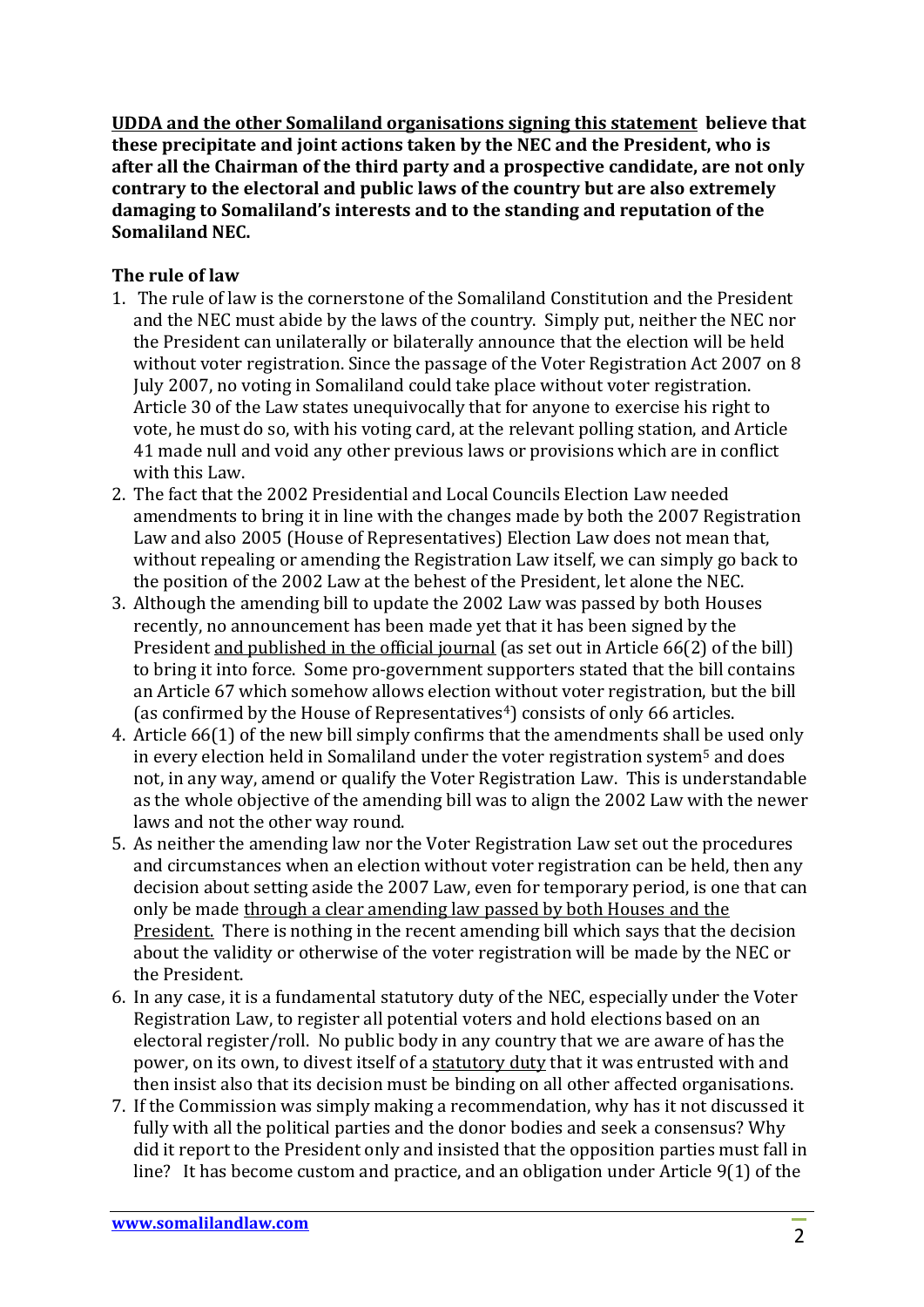Constitution (co‐operation), that any such proposals affecting the parties or the elections should be discussed with the political parties and with others before any decision can be made even if the latter still required parliamentary and presidential approval.

### **The NEC**

Above all the NEC, by law, must not only be impartial (Article 11(6) of the 2002 Law), but must also be seen to be impartial. The NEC members were clearly aware that the three parties held different views about the likely outcome of the voter registration exercise and would have known that the best way to proceed in these circumstances was to engage, as usual, in detailed consultations and discussions before a consensus can be reached. This was the approach the NEC has followed before and was "codified" in the various four way agreements with the three parties. The NEC members could not therefore have been unaware that a decision on such an important issue made with the agreement of Chairman of one of the parties could be seen as anything but partial. In these circumstances one can only conclude that the NEC was:

- a) neither contrite about its failure (no doubt shared by others) to oversee a fully successful voter registration exercise;
- b) nor interested in leaving room for all the possible options to be examined with the continued advice and help from Interpeace and from the donor countries; and
- c) totally indifferent to how the opposition parties and the public view its impartiality.

#### **Conclusion and recommendations**

We are seriously concerned that yet again we are facing another crisis based on precipitate actions taken by a public body (the NEC) and the government. At a time of financial difficulties worldwide and in the light of the long delays in the payment government's contribution to the electoral expenses so far, we cannot understand how the Somaliland government could so easily reject offers of millions of dollars from the donors.

Yet again we also hear that anyone who objects to these latest edicts is working against the interests of Somaliland. The fact that we have been the subject of no less than two  $international$  reports<sup>6</sup> about the government's human rights record this vear is also linked to this malaise and we have witnessed only recently the imprisonment of radio journalists and the closure of a television station at an election time when the media ought to be allowed to play its important role.

We make the following recommendations so that free and fair elections can be held soon:

The President

- 1. We earnestly urge the President to rescind the expulsion order of Interpeace and arrange a meeting of Interpeace, representatives of the donors and the parties to mend fences.
- 2. We ask that the President and Chairman of UDUB initiates immediately a genuine discussion on how an election based on the declared registration can be held with the added safeguards of the use of ink marking, UV rays, tighter control of travelling, more polling staff/temporary booths in each polling station etc. In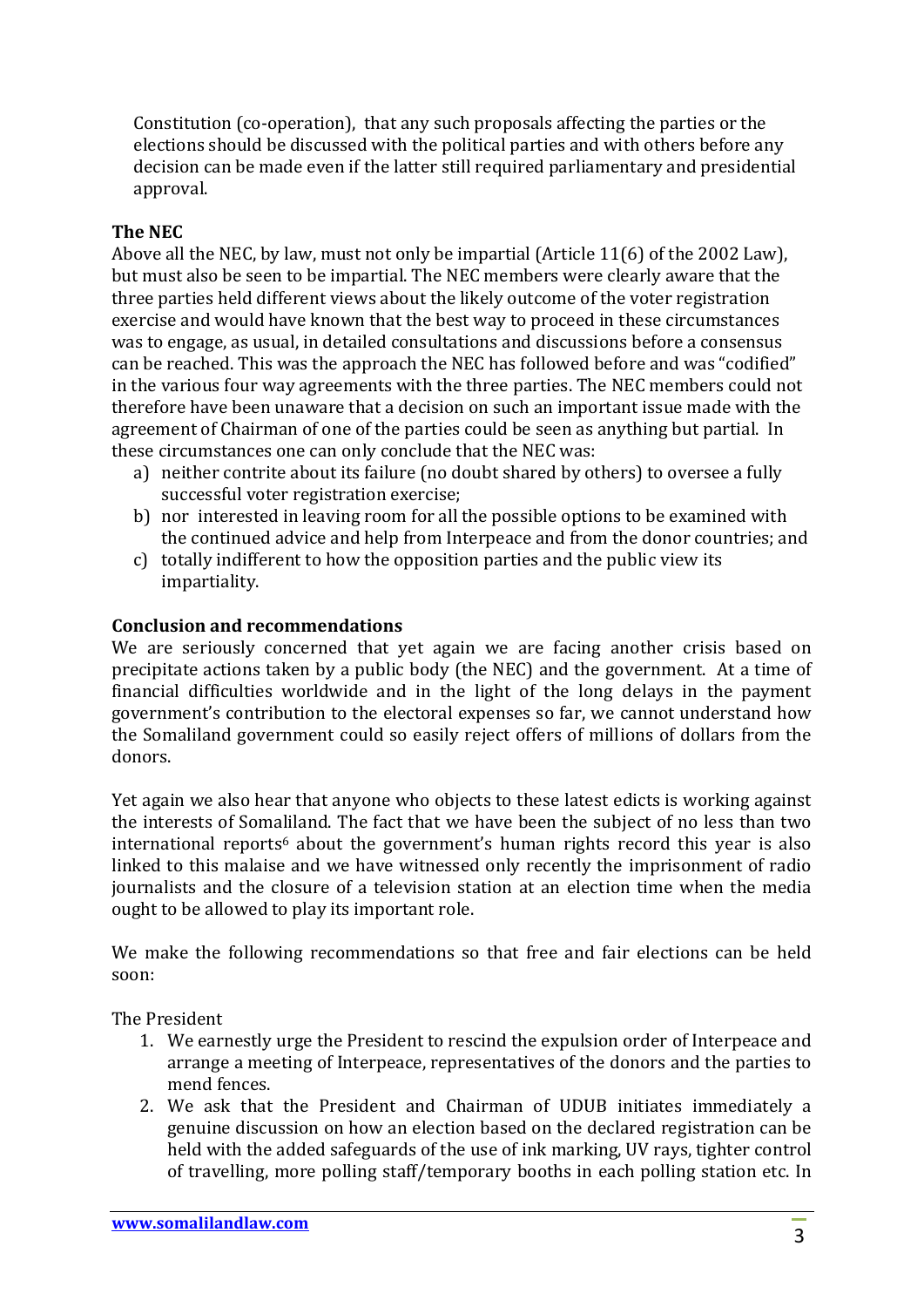Malawi, which was mentioned by the President, similar difficulties were faced in 2008/9 in the new registration procedure, but the unverified outcome of the registration was still used for the elections7.

- 3. We urge the President to issue a decree ending the extra judicial activities of the security committees and declaring that any one accused of a crime be brought to a court of law in line with the constitution and laws of the land.
- 4. A free and vibrant press and media are essential for democracy and we urge that, especially in these election months, the Press Law should be followed.

#### The NEC

- 5. We believe that the NEC (or some of its members) acted unlawfully and have jeopardised the conduct of the election to the extent that one party is already threatening not to work with them. We think that their actions, especially those of the Chairman and Vice‐Chairman meet the test of impeachable offences under Article 63 of the 2005 Law. The NEC has lost the confidence of two of the three parties. It has been proposed before, not least by the donor bodies, that some of the NEC members were not up to the job. We did not support these proposals out of concern for any likely delays in the election. We are sad to admit that we were wrong. We appeal to the current Chairman and Deputy Chairman to act responsibly and re‐consider their position as commissioners now.
- 6. We urge the rest of the NEC to re‐establish quickly working relationships with all the parties and with Interpeace.

#### Parliament

- 7. We support fully the joint statement issued by the Chairmen of both Houses of Parliament.
- 8. We ask that both Houses pass resolutions about the actions of the NEC and the President. Whatever the final wording of these resolutions may be, it is important that both Houses debate such resolutions. Parliament has a voice and must be heard.
- 9. We believe that holding an election without voter registration requires the endorsement of both Houses through a change in the law. Parliament must insist that it should be consulted and convinced of the advantages, if any, for such a change at this juncture.
- 10. We believe that the shortcomings of the declared voter register/roll can be ameliorated by measures to stop multiple or under age voting. We are not the first country that faced difficulties with voter registration, and the answer is to build on what has been done so far.
- 11.(Medium term) We urge both Houses to set up a joint committee to study what has gone wrong over the last few weeks and also with the whole voter registration process. We suggest that you seek the full co-operation of the donors in your investigation and ask them to provide finance for an independent audit on the conduct of the registration procedure and to ensure that Interpeace officials provide evidence and testimony on their dealings with the NEC with a view to learning from the experience.

#### Civil Society

12. We urge all civil society groups to monitor the progress and conduct of the elections. The public has every right to see that their government, NEC and